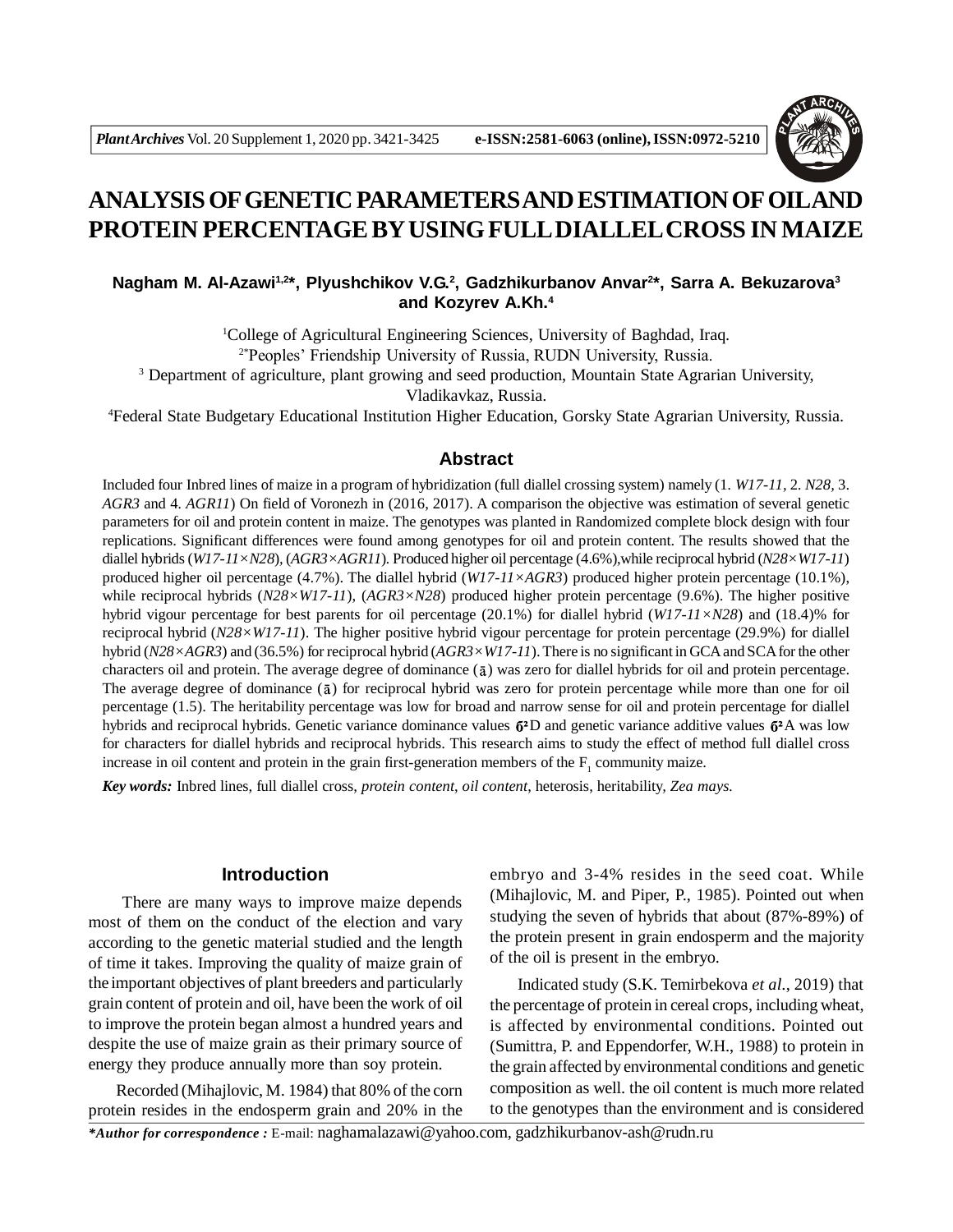a trait with high heritability. The effects of the genotype - environment interaction were only significant for grain yield, indicating a differentiated genotype performance in response to environmental changes. (Amir José Klein Werle *et al.*, 2014).

Studies have shown that maize plants in which the method is used (full diallel cross) which he means hybridization between Inbred lines and all possible combinations of them, Results from hybridization, hybrids group number varies different the number of parents whenever the number of parents has increased the number of the resulting hybrids. Method of crosshybridization of the best methods of hybridization because of its effect on the chemical and quality components as well as to its usefulness in the evaluation of the genetic material and knowledge of the performance of different genetic structures in the resulting off spring from them. Confirmed studies concerned with the quality inherit qualities that many of controls inherited genetic knowledge and conduct and the nature of the act gene influential in important quality qualities in determining the best ways breeding and Improvement.

Cares about plant breeders hybridization for the purpose of study in hybrids which is usually accompanied by hybridization between Inbred lines or synthetic varieties, which differ from each other in composition and genetic variations of this increasingly greater genetic divergence (Genetic diversity) among breeds or varieties as it appears the first generation superiority and energetic. These differences increase the greater the genetic divergence superiority and energetic in the growth of this condition is called hybrid strongly positive (+Heterosis) and there is an inverse situation where heterosis negative. (-Heterosis).

 Pointed (Haj Suleiman, 2006) to be a good way full-diallel cross to improve the protein content in maize grain, has proved it can improve grain yield and protein at the same time together to get to the level of 11-12% protein in a manner fully diallel cross. Most studies that have been applied on the open-pollination and selfpollination groups indicate that success in getting the highest percentage of heterosis be using genetic models of a broad-based (Baktash, F.Y and AL-Azawi, N.M., 2007).

## **Materials and Methods**

Applied experience in two seasons, (2016, 2017). Was used four Inbred line of maize In full-diallel cross was conducting all agricultural operations of tillage and antialiasing filtering and weeding and hoeing Lori then fertilization fertilizer compound (NP 18:18) at a rate of 400\kg/h. When soil preparation added urea increased by 160\kg N/H. In two instalments, the first after 25\days of agriculture and the second a month after the first instalment*.* The field was sprayed pesticide (atrazine) concentration (80%) at a rate of 1kg/h, to combat bush after planting before germination and then fight the insect corn stalk borer (*Sesamia criteca*) by twice during the first growing season, when the arrival of the plant six leaf stage and the second after 20\ days of the first control.

Season 2016: In Summer 2016 planted the seeds of maize. A long the lines 5\m and the distance between them of 75\cm and between hills 25\cm. At the beginning of flowering, we are covered the ears in paper bags before the emergence of silking to avoid get open pollination.

The male inflorescences were packed the day before the process of pollination, After the launch of pollen conducted cross-hybridization between breeds both ways direct and inverse, recorded it (Griffing, B., 1956). According to the first method (Method 1) and the first model (Fixed Model 1), Shall be the number of genotypes produced equal to  $n^2$ , which included hybrids first generation  $F_1$  experience (diallel hybrids and reciprocal hybrids) and their parents.

Season 2017: Carried out in this season comparison experiment that included planting the seeds of diallel, reciprocal hybrids and parent (Inbred line) in 2017. According to randomized complete block design with four replications.

The samples were analysed in laboratories college of Agriculture, University of Temeryazif, Oil content was estimated using Sucsulate device and the proportion of nitrogen using a device (Keldah l). Then it turned to nitrogen ratio of the proportion by multiplying the values in (4.75).

Statistical analysis was performed using statistical design of random randomized complete block (RCBD). Averages were compared using less significant difference LSD and the moral level of 5%.

Heterosis was estimated as a percentage compared with the average best parents (Shull, G.H., 1910). According to the equation:

$$
H\% = \frac{F1 - HP}{HP} \times 100
$$

Estimation of general combining ability for inbred lines and Specific combining ability for diallel hybrids and *reciprocal hybrids*

 $YijK = \mu + \hat{g}i + \hat{g}j + \hat{S}ij + \hat{R}ij + \text{e}ijk$ 

Estimation effect of general combining ability  $(\hat{g}$  *ii*) for inbred lines and Specific for diallel hybrids  $(\hat{S}$  ij)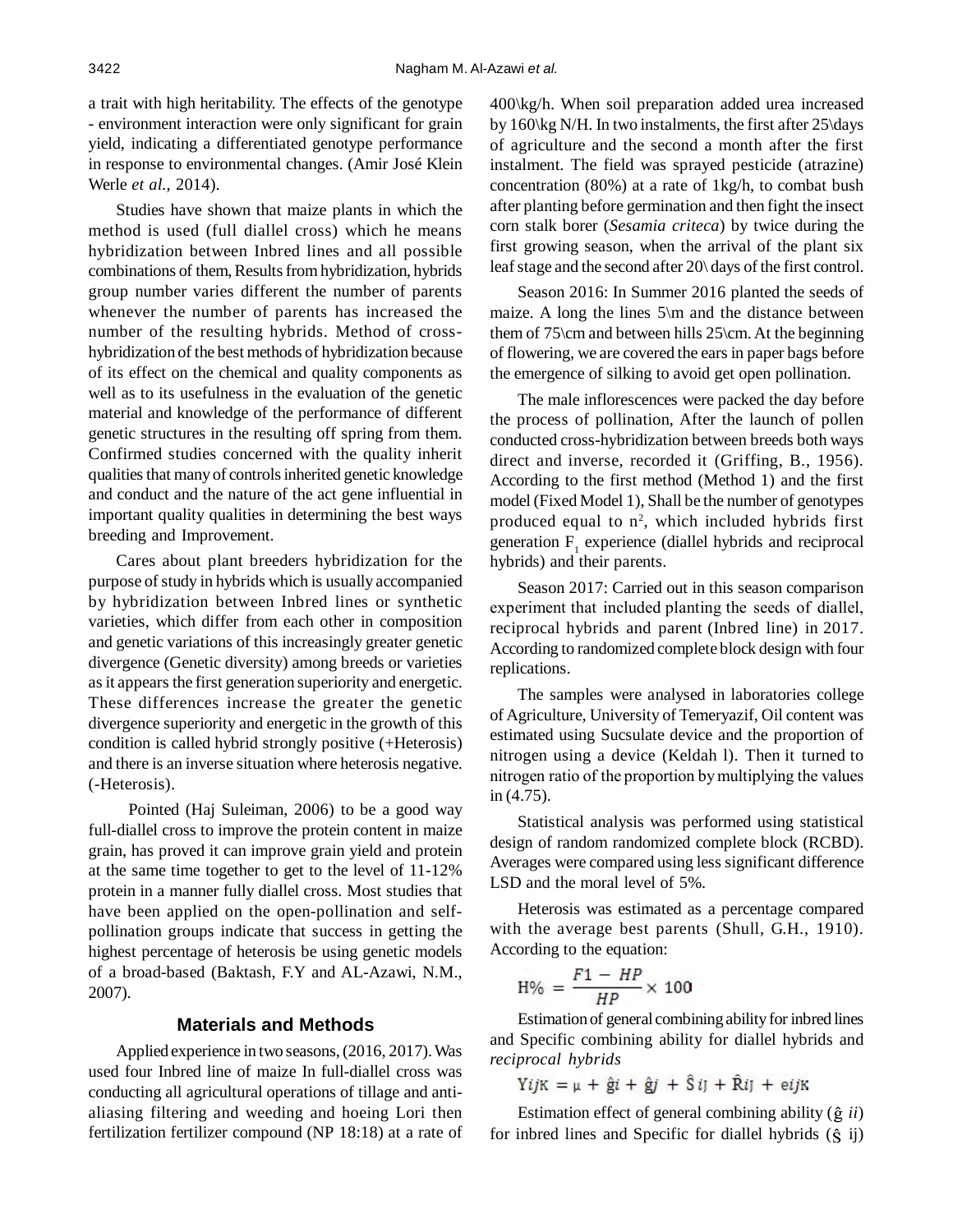*reciprocal hybrids* ( $\hat{R}$ *ij*).

$$
\hat{g}ii = 1/2p (xi + x.i) - 1/p2 x ...
$$
  
\n
$$
\hat{s}ij = 1/2 (xi + xji) - 1/2p (xi + x.i + xj + x.j) + 1/p2 x.
$$
  
\n
$$
\hat{R}ij = 1/2 (xij_xj)
$$

Estimation variance effect of general combining ability  $(\sigma^2 \hat{g} \text{ ii})$  and Specific  $(\sigma^2 \hat{S} \text{ ij})$  for diallel hybrids  $(\sigma^2 \hat{R}$  ij) and *reciprocal* hybrids (Singh, R.K. and B.D. Chaudary,1985).

$$
\sigma^{2} \hat{g} i i = (\hat{g} i i)^{2} \_M Se/p^{2}
$$
  
\n
$$
\sigma^{2} \hat{S} i i = (1/p \_2) \sum \hat{S} i j^{2} \_M Se(p^{2} - 2p + 2)/2p^{2}
$$
  
\n
$$
\sigma^{2} \hat{R} i i = (1/p \_2) \sum \hat{R} i j^{2} - MSe/2
$$

As well as the proportion of heritability have been registered in the broad sense and narrow sense.

$$
h^{2}b. s = \frac{\sigma^{2}G}{\sigma^{2}P} = \frac{\sigma^{2}A + \sigma^{2}D}{\sigma^{2}A + \sigma^{2}D + \sigma^{2}e}
$$
  
\n
$$
h^{2}b. s - r = \frac{\sigma^{2}G}{\sigma^{2}P} + \frac{\sigma^{2}A + \sigma^{2}D - r}{\sigma^{2}A + \sigma^{2}D - r + \sigma^{2}e}
$$
  
\n
$$
h^{2}n. s \frac{\sigma^{2}A}{\sigma^{2}P} = \frac{\sigma^{2}A}{\sigma^{2}A + \sigma^{2}D + \sigma^{2}e}
$$
  
\n
$$
h^{2}n. s - r = \frac{\sigma^{2}A}{\sigma^{2}P} = \frac{\sigma^{2}A}{\sigma^{2}A + \sigma^{2}D - r + \sigma^{2}e}
$$

It was estimated rate degree of dominance for each of the diallel hybrids a and reciprocal hybrids a**-***r* was as follows:

$$
\overline{a} = \sqrt{2\sigma^2 D/\sigma^2 A} = \sqrt{2\sigma^2 Sca / 2\sigma^2 gca} = \sqrt{\sigma^2 Sca / \sigma^2 gca}
$$

$$
\overline{a} = \sqrt{2\sigma^2 D - r/\sigma^2 A} = \sqrt{2\sigma^2 rca / 2\sigma^2 gca} = \sqrt{\sigma^2 rca / \sigma^2 gca}
$$

#### **Results and Discussion**

#### **Oil content**

(Fig.1) Notes that the all inbreeds produced convergent rates to the percent of oil in the corn ranged between (3.7%-3%). Also recorded a diallel hybrids (*W17-11***×***AGR3*), (*AGR3***×***AGR114*). The highest rate of the proportion of oil was (4.6%), reciprocal hybrids



**Fig. 1:** Average oil ratio for parents, diallel and reciprocal hybrids of maize.



**Fig. 2:** Heterosis oil ratio for diallel and reciprocal hybrids of maize.

(*N28***×***W17-11*) have produced the highest rate of the proportion of oil was (4.7%). Were reflected the differences between the averages of parents and diallel hybrids on the heterosis, Notes from.

(Fig. 2) All that diallel hybrids and reciprocal hybrids showed a positive heterosis for the proportion of oil. The highest positive hybrid vigour ratio to a better parent (20.1%) for diallel hybrid (*W17-11*×*N28*) and (18.4%) for reciprocal hybrid (*N28*×*W17-11*). The values of the positive heterosis indicate to the effect of the over dominance to the best genes of parents towards the increase in the average of character with an additional effect of genes. Received (Al-Azawi, 2002; Gomaa, M.A. and A.M.A. Shaheen, 1994) positive and negative hybrid vigour which indicates an the effect of partial

Table 1: Estimate the effects of general combining ability  $\hat{g}$  ii and specific  $\hat{S}$  ij and reciprocal  $\hat{R}$  ij and its variation <sup>2</sup> $\hat{g}$ ii,  $\sigma^2 \hat{g}$  ij,  $\sigma^2 \hat{R}$  ij and the other parameters for oil ratio for inbred line, diallel hybrids and reciprocal hybrids of the maize.

| <b>Parents</b>        |         | ĝ ii    |     | $\sigma^2$ ĝii              | $\sigma^2\hat{S}$ ij | $\sigma^2 \hat{R}$ ij |  |
|-----------------------|---------|---------|-----|-----------------------------|----------------------|-----------------------|--|
| W17-11                |         | 0.06    |     | 0.0                         | 0.0                  | 0.0                   |  |
| N28                   | $-0.03$ |         | 0.0 |                             | 0.0                  | 0.0                   |  |
| AGR3                  |         | $-0.03$ |     | 0.0                         | 0.0                  | 0.0                   |  |
| AGR11                 |         | 0.00    |     | $0.0\,$                     | 0.0                  | 0.0                   |  |
| <b>Hybrids</b>        |         | Ŝij     |     | <b>Diallel hybrids</b>      |                      |                       |  |
| $W17 - 11 \times N28$ |         | 0.3     |     | $\sigma^2 gca \sigma^2 Sca$ |                      | $0.0\,$               |  |
| $W17-11 \times AGR3$  |         | 0.0     |     | $h^2 n$ . S                 |                      | $0.0\,$               |  |
| $W17-11\times AGR11$  |         | 0.0     |     | $h^2$ bs                    |                      | 0.8                   |  |
| $N28 \times AGR3$     |         | 0.01    |     | ā                           |                      | 0.0                   |  |
| $N28\times AGR11$     |         |         | 0.0 |                             | $\sigma^2D$          | 0.1                   |  |
| $AGR3\times AGR11$    |         | 0.2     |     | $\sigma^2 A$                |                      | 0.0                   |  |
| <b>Hybrids</b>        |         | Ŕ ij    |     | <b>Reciprocal hybrids</b>   |                      |                       |  |
| $N28 \times W17 - 11$ |         | 0.0     |     | $\sigma^2 gca \sigma^2 Sca$ |                      | 0.4                   |  |
| $AGR3 \times W17-11$  |         | $-0.1$  |     | $h^2n$ .s-r                 |                      | 0.0                   |  |
| $AGR11 \times W17-11$ |         | 0.0     |     | $h^2b.s-r$                  |                      | $0.1 -$               |  |
| $AGR3 \times N28$     |         | 0.0     |     | a-r                         |                      | 1.5                   |  |
| $AGR11 \times N28$    |         | 0.0     |     | $\sigma^2D-r$               |                      | 0.0                   |  |
| AGR11×AGR3            |         | $-0.01$ |     |                             |                      |                       |  |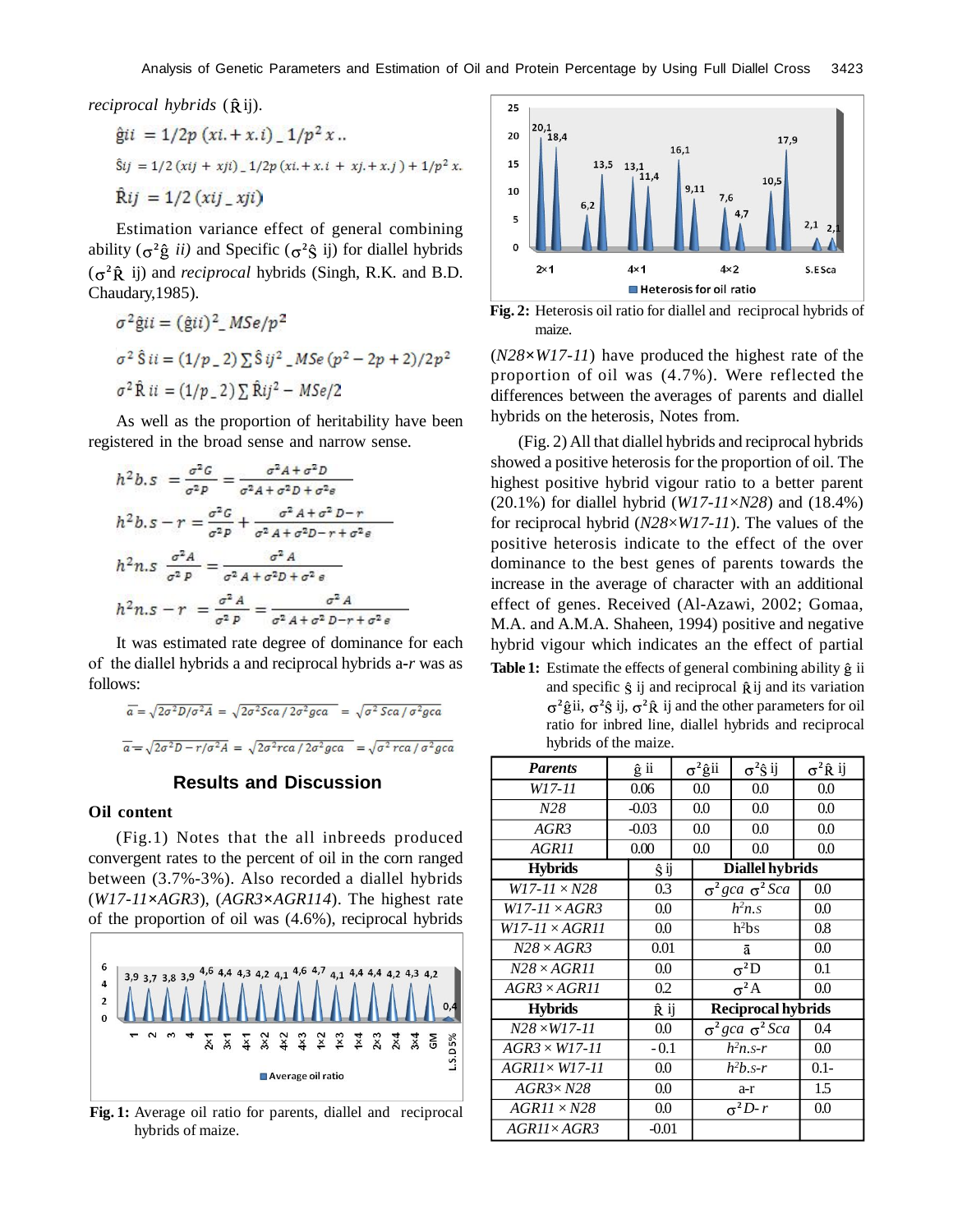dominance and high-inherited genes in character oil content.

Table 1, showed no significant difference in effect of general combining ability Specific and reciprocal. Notes from the study some of genetic parameters in the same table, That variability of dominance genes  $6<sup>2</sup>D$  Greater than the variability of the additional genes  $6^2A$  each of diallel hybrids and reciprocal, Which shows that oil content character under the effect of over dominance of genes (Ali Abda Alkamel Abdullah, 1999). That oil content is under the effect of the additional genes, while (Sinobas, J. and I. Monteagudo, 1996) showed the importance of additional and non-additional effects on inheritance of character oil content in maize. The average degree of dominance  $(a)$  zero, Which shows that inherited the character under the effect of the complete dominance of genes. The ratio of heritability in the broad sense and narrow to very low to the ratio oil.

#### **Protein content**

(Fig. 3) Notes that the Inbred (*AGR11*) produced the highest average of protein content in maize grain reached (8.0%) and the inbred (*N28*) produced the lowest average reached (7.2%). It also achieved the diallel hybrid (*W17-11*×*AGR3*3) the highest average ratio of the protein content reached (10.1%) and the reciprocal hybrids (*N28*×*W17-11*), (*AGR3*×*N28*) produced the highest average of protein reached (9.6%).

Were reflected the differences between the averages of parents and the diallel hybrid and reciprocal hybrids on the heterosis, Recalling (Fig. 4). That all the diallel hybrid and reciprocal hybrids showed a positive heterosis for the protein content, reached the highest ratio positive heterosis to the best parent (29.9%) for diallel hybrid (*N28*×*AGR3*) and (36.5%) for reciprocal hybrid (*AGR3*×*W17-11*).

 Indicate the positive values for heterosis to effect of over dominance for genes best parents towards the increase in average character with an additional effect



**Fig. 3:** Average protein ratio for parents (Diametrical values) and diallel hybrids (Values above diametrical) and reciprocal hybrids (Values under diametrical) of maize.

**Table 2:** Estimate the effects of general combining ability  $\hat{g}$  ii and specific  $\hat{S}$  ij and reciprocal  $\hat{R}$  ij and its variation <sup>2</sup> $\hat{g}$ ii,  $\sigma^2 \hat{g}$  ij,  $\sigma^2 \hat{R}$  ij and the other parameters for protein ratio for inbred line, diallel hybrids and reciprocal hybrids of the maize crop.

| ĝ ii                 |        | $\sigma^2$ ĝii |                                                     | $\sigma^2$ ĝ ij           | $\sigma^2 \hat{R}$ ij                 |  |
|----------------------|--------|----------------|-----------------------------------------------------|---------------------------|---------------------------------------|--|
|                      | ĝ ii   |                |                                                     | 0.4                       | 0.0                                   |  |
| 0.0                  |        | 0.0            |                                                     | 0.3                       | 0.2                                   |  |
|                      | $-0.1$ |                |                                                     | 0.4                       | 0.6                                   |  |
|                      | 0.1    |                |                                                     | 0.1                       | 0.2                                   |  |
|                      | Ŝij    |                |                                                     |                           |                                       |  |
|                      | 0.7    |                | $\sigma^2 gca \sigma^2 Sca$                         |                           | 0.0                                   |  |
|                      |        |                | $h^2 n$ .s                                          |                           | 0.0                                   |  |
|                      | 0.1    |                | $h^2$ bs                                            |                           | 0.9                                   |  |
|                      |        |                | ā                                                   |                           | 0.0                                   |  |
|                      |        |                | $\sigma^2D$                                         |                           | 1.7                                   |  |
| $AGR3 \times AGR11$  |        |                | $\sigma^2 A$                                        |                           | 0.0                                   |  |
| <b>Hybrids</b>       |        | <b>R</b> ij    |                                                     | <b>Reciprocal hybrids</b> |                                       |  |
|                      | 0.6    |                | $\sigma^2 gca \sigma^2 Sca$                         |                           | 0.0                                   |  |
| $AGR3 \times W17-11$ |        | $-0.5$         |                                                     |                           | 0.0                                   |  |
|                      |        |                | $h^2b.s-r$                                          |                           | 0.4                                   |  |
|                      |        |                | a-r                                                 |                           | 0.0                                   |  |
|                      | $-0.7$ |                | $\sigma^2 D - r$                                    |                           | 0.1                                   |  |
|                      |        |                |                                                     |                           |                                       |  |
|                      |        |                | 0.6<br>0.4<br>0.1<br>0.1<br>$-0.5$<br>0.2<br>$-0.2$ | 0.0<br>0.0<br>0.0         | <b>Diallel hybrids</b><br>$h^2n$ .s-r |  |

of genes, (Al-baroudi, 1999) got the positive and negative heterosis for character protein content in maize, While (Sabljarevic, V., 1997; Wang, Z.H. *et al*., 1998) got the negative heterosis for protein content.

Shown in table 2, there is no significant differences in effect of general combining ability, specific and reciprocal. Notes from the study Some of genetic parameters in the same table that the dominance variation of genes  $6<sup>2</sup>D$  bigger than the additional variation of genes A each of the diallel hybrid and reciprocal hybrids. Was rate degree of dominance  $(\bar{a})$  zero, Which shows that inherited the character under the effect of the complete dominance of genes.

The proportion of heritability in the broad sense and narrow to very low for protein content**.**



**Fig. 4:** Heterosis for protein ratio for diallel hybrids (and reciprocal hybridsof maize.